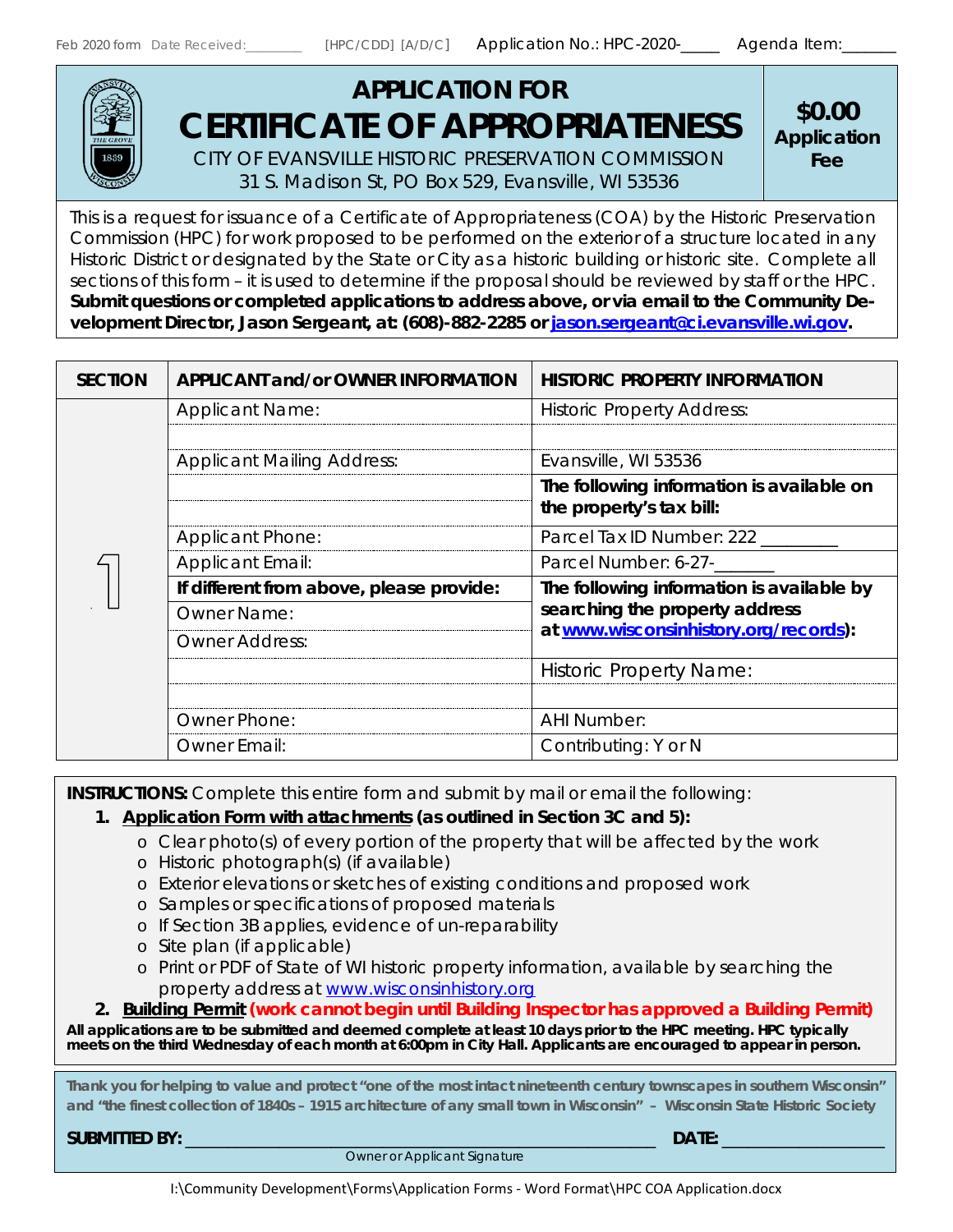| <b>SECTION</b>                           | <b>PROPOSED WORK CHECKLIST</b>                                                                                                                                             |                                                                                                                                                                                                                           |  |  |  |  |  |  |  |
|------------------------------------------|----------------------------------------------------------------------------------------------------------------------------------------------------------------------------|---------------------------------------------------------------------------------------------------------------------------------------------------------------------------------------------------------------------------|--|--|--|--|--|--|--|
|                                          |                                                                                                                                                                            | Please check all boxes that apply and provide more detail in Sections 3 and 4:                                                                                                                                            |  |  |  |  |  |  |  |
|                                          | <b>Work Category</b>                                                                                                                                                       | <b>Work Category Details</b>                                                                                                                                                                                              |  |  |  |  |  |  |  |
| □ Roofing                                | Replacement<br>Minor repair                                                                                                                                                | $\Box$ Shingles only<br>Soffit, fascia, or trim work<br>Matching existing materials<br>П.<br>Change of materials (EG, replacing asphalt with metal)                                                                       |  |  |  |  |  |  |  |
| $\Box$ Gutters                           | Change of materials<br>New or repair<br>П<br>$\Box$<br>Replacement<br>Match existing historic materials (metal, etc.)<br>Removal<br>Use new modern materials (vinyl, etc.) |                                                                                                                                                                                                                           |  |  |  |  |  |  |  |
| $\Box$ Siding                            | Minor repair<br>Replacement                                                                                                                                                | Change of materials<br>Match historic materials (wood, cement board, etc.)<br>$\Box$<br>Use modern materials (plastic, vinyl aluminum, etc.)                                                                              |  |  |  |  |  |  |  |
| $\Box$ Exterior<br>windows<br>and doors  | $\Box$ Add new<br>Replacement<br>Removal                                                                                                                                   | Change in dimension or location (height, length)<br>Match historic materials (wood, metal, glass, etc.)<br>П.<br>Use modern material (plastic, vinyl, aluminum, etc.)<br>Removal, covering or alteration of original trim |  |  |  |  |  |  |  |
| $\square$ Fences                         | □ New<br>Repair<br>Replacement                                                                                                                                             | Use new modern materials (vinyl, aluminum, etc.)<br>Matching historic materials (wood, stone, etc.)                                                                                                                       |  |  |  |  |  |  |  |
| □ Porch                                  | Minor repair<br>П<br>Replacement<br>Removal<br>Add new                                                                                                                     | Match historic material (wood, metal, etc.)<br>П.<br>Use new modern material (plastic, vinyl, aluminum, etc.)<br>Column, railing, or skirting<br>Decking<br>$\Box$                                                        |  |  |  |  |  |  |  |
| □ Sidewalk<br>or paving                  | <b>New</b><br>Repair<br>Replacement<br>П                                                                                                                                   | $\Box$ Recreating<br>Matching existing materials<br>$\Box$                                                                                                                                                                |  |  |  |  |  |  |  |
| □ New<br>construc-<br>tion               | Addition<br><b>New building</b><br>□ Façade alter-<br>ation                                                                                                                | Recreating missing architectural features<br>Removing architectural features<br>$\Box$                                                                                                                                    |  |  |  |  |  |  |  |
| □ Signage<br>and<br>exterior<br>lighting | <b>New</b><br>Repair<br>Replacement                                                                                                                                        | Signage (Complete Sign Permit Application instead).<br>Lighting<br>New alternative materials<br>Matching existing materials<br>$\mathbb{R}^n$                                                                             |  |  |  |  |  |  |  |
| □ Other                                  | <b>New</b><br>Repair<br>Replacement<br>Removal                                                                                                                             | New modern materials<br>П.<br>Match existing materials<br>u.<br>Removal or altering of original architectural details<br>$\Box$                                                                                           |  |  |  |  |  |  |  |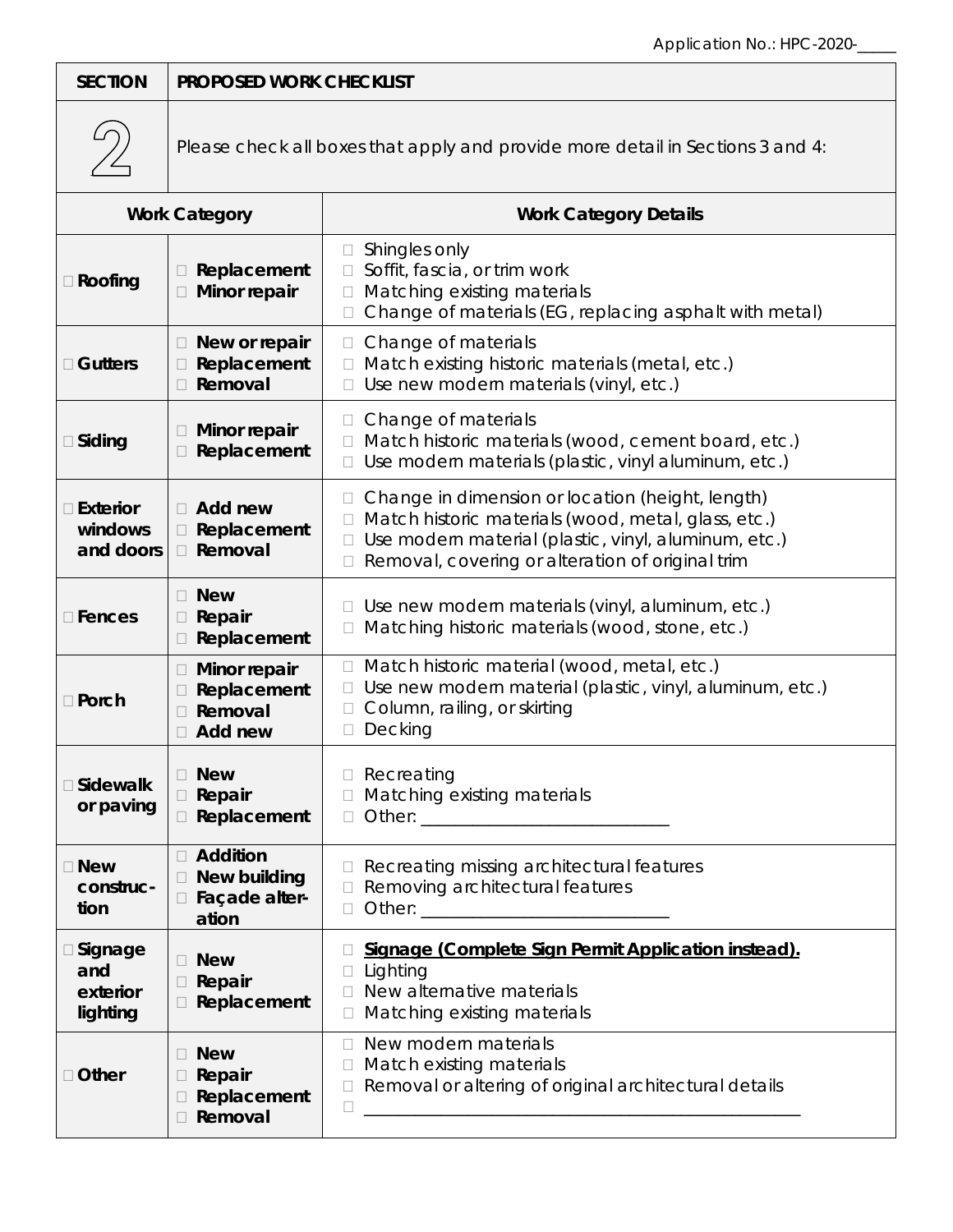| <b>SECTION</b> | <b>PROPOSED WORK SUMMARY</b>                                                                                                                                                                                                                                                                 |
|----------------|----------------------------------------------------------------------------------------------------------------------------------------------------------------------------------------------------------------------------------------------------------------------------------------------|
|                | <b>3A</b> For each Item that was checked in the left-hand column of Section 2, provide a<br>more detailed description of the work proposed to be done:                                                                                                                                       |
|                |                                                                                                                                                                                                                                                                                              |
|                |                                                                                                                                                                                                                                                                                              |
|                |                                                                                                                                                                                                                                                                                              |
|                | Pursuant to State Statute 62.23(7)(em)(2m) replacement materials shall be similar in<br>design color, scale, architectural appearance, and other visual qualities. Please help<br>the HPC or city staff better understand your project proposal by providing the follow-<br>ing information: |
|                | 3B Will your project include replacing materials original to your historic building, in-<br>cluding: siding, windows, trim, doors, etc?                                                                                                                                                      |
|                |                                                                                                                                                                                                                                                                                              |
|                | 3C If so, summarize any attempts to repair the original materials and attach a con-<br>tractor estimate that demonstrates the un-reparability of original materials:                                                                                                                         |
|                |                                                                                                                                                                                                                                                                                              |
|                |                                                                                                                                                                                                                                                                                              |
|                |                                                                                                                                                                                                                                                                                              |
|                |                                                                                                                                                                                                                                                                                              |

| 4A Will the proposed work alter any of the distinctive features or historic architectural<br>details of the property?<br>4B Please briefly describe how the proposed work will conform to the Standards and<br>Guidelines of the Secretary of the U.S. Dept. of the Interior for the Rehabilitation of His-<br>toric Properties (available at www.nps.gov/tps/standards/rehabilitation.htm and at<br>City Hall.)<br>Adherence to these standards and guidelines will help assure your property's eligibility for po-<br>tential State and Federal tax credits. | <b>SECTION</b> | <b>SUPPLEMENTAL QUESTIONS</b>                                        |
|----------------------------------------------------------------------------------------------------------------------------------------------------------------------------------------------------------------------------------------------------------------------------------------------------------------------------------------------------------------------------------------------------------------------------------------------------------------------------------------------------------------------------------------------------------------|----------------|----------------------------------------------------------------------|
|                                                                                                                                                                                                                                                                                                                                                                                                                                                                                                                                                                |                |                                                                      |
|                                                                                                                                                                                                                                                                                                                                                                                                                                                                                                                                                                |                |                                                                      |
|                                                                                                                                                                                                                                                                                                                                                                                                                                                                                                                                                                |                |                                                                      |
|                                                                                                                                                                                                                                                                                                                                                                                                                                                                                                                                                                |                | 4C Have you submitted this project for state or federal tax credits? |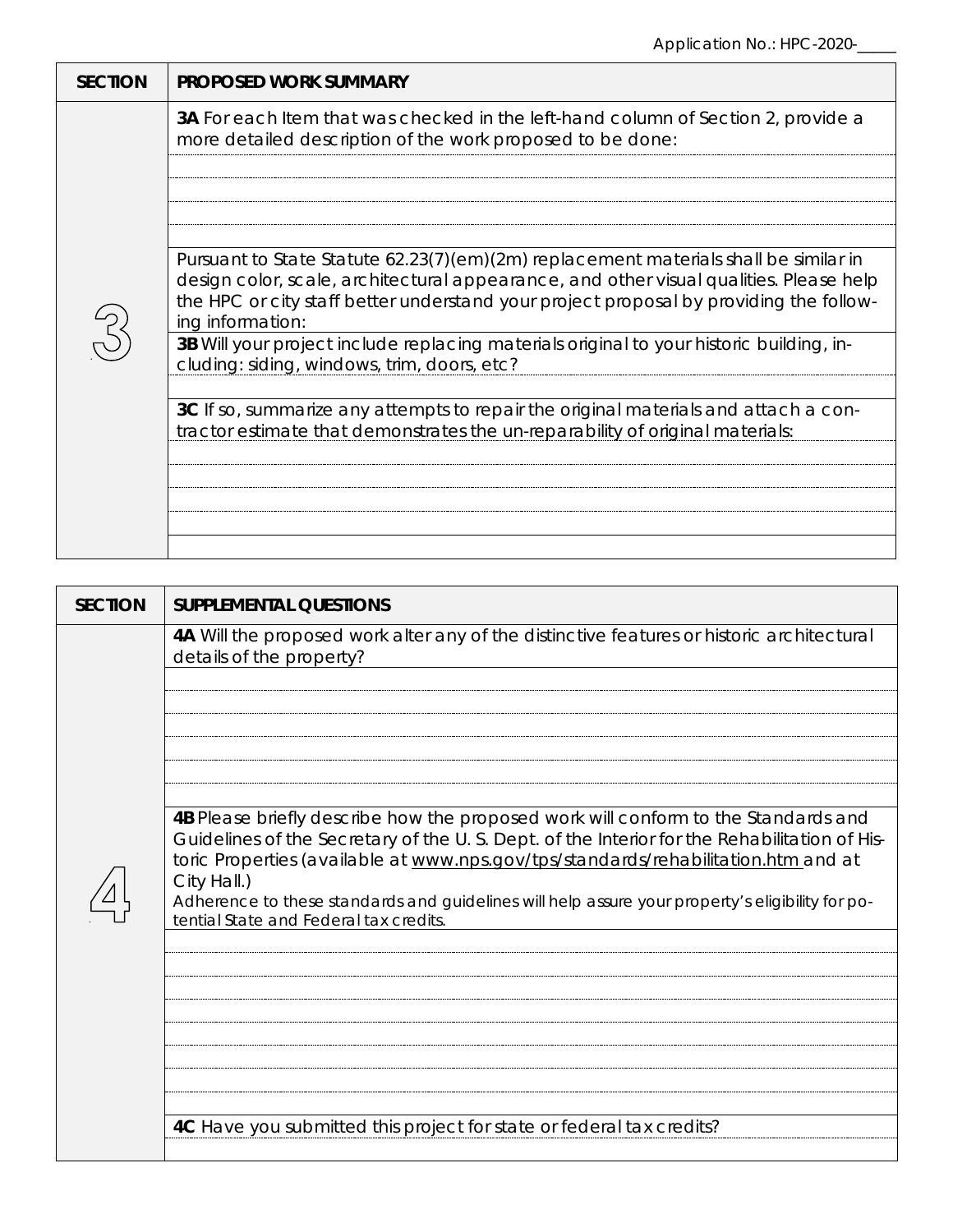| <b>SECTION</b> |  |                                                                                                                                                                                                                                                                                                                                                                                                                                                                                                                                                                                                                                                                                                                                               |  |  |  |  |  | <b>REQUIRED ATTACHMENTS</b> |  |  |                 |  |  |  |  |  |  |  |  |
|----------------|--|-----------------------------------------------------------------------------------------------------------------------------------------------------------------------------------------------------------------------------------------------------------------------------------------------------------------------------------------------------------------------------------------------------------------------------------------------------------------------------------------------------------------------------------------------------------------------------------------------------------------------------------------------------------------------------------------------------------------------------------------------|--|--|--|--|--|-----------------------------|--|--|-----------------|--|--|--|--|--|--|--|--|
|                |  | Please attach the following required items using the space below or additional sheets<br>as necessary, Each attachment should be marked with an exhibit number:<br>1. Clear photo(s) of every portion of the property affected by the work<br>2. Historic photograph (if available)<br>3. Exterior elevations or sketches of existing conditions and proposed work<br>4. Samples or specifications of proposed materials<br>5. If Section 3B applies, evidence of un-reparability<br>6. Site plan (if applicable)<br>7. Print or PDF of State of WI historic property information, available by searching<br>the property address at www.wisconsinhistory.org<br>8. Additional attachments that may assist in understanding the proposed work |  |  |  |  |  |                             |  |  |                 |  |  |  |  |  |  |  |  |
|                |  |                                                                                                                                                                                                                                                                                                                                                                                                                                                                                                                                                                                                                                                                                                                                               |  |  |  |  |  |                             |  |  |                 |  |  |  |  |  |  |  |  |
|                |  |                                                                                                                                                                                                                                                                                                                                                                                                                                                                                                                                                                                                                                                                                                                                               |  |  |  |  |  |                             |  |  |                 |  |  |  |  |  |  |  |  |
|                |  |                                                                                                                                                                                                                                                                                                                                                                                                                                                                                                                                                                                                                                                                                                                                               |  |  |  |  |  |                             |  |  |                 |  |  |  |  |  |  |  |  |
|                |  |                                                                                                                                                                                                                                                                                                                                                                                                                                                                                                                                                                                                                                                                                                                                               |  |  |  |  |  |                             |  |  |                 |  |  |  |  |  |  |  |  |
|                |  |                                                                                                                                                                                                                                                                                                                                                                                                                                                                                                                                                                                                                                                                                                                                               |  |  |  |  |  |                             |  |  |                 |  |  |  |  |  |  |  |  |
|                |  |                                                                                                                                                                                                                                                                                                                                                                                                                                                                                                                                                                                                                                                                                                                                               |  |  |  |  |  |                             |  |  |                 |  |  |  |  |  |  |  |  |
|                |  |                                                                                                                                                                                                                                                                                                                                                                                                                                                                                                                                                                                                                                                                                                                                               |  |  |  |  |  |                             |  |  |                 |  |  |  |  |  |  |  |  |
|                |  |                                                                                                                                                                                                                                                                                                                                                                                                                                                                                                                                                                                                                                                                                                                                               |  |  |  |  |  |                             |  |  |                 |  |  |  |  |  |  |  |  |
|                |  |                                                                                                                                                                                                                                                                                                                                                                                                                                                                                                                                                                                                                                                                                                                                               |  |  |  |  |  |                             |  |  |                 |  |  |  |  |  |  |  |  |
|                |  |                                                                                                                                                                                                                                                                                                                                                                                                                                                                                                                                                                                                                                                                                                                                               |  |  |  |  |  |                             |  |  |                 |  |  |  |  |  |  |  |  |
|                |  |                                                                                                                                                                                                                                                                                                                                                                                                                                                                                                                                                                                                                                                                                                                                               |  |  |  |  |  |                             |  |  |                 |  |  |  |  |  |  |  |  |
|                |  |                                                                                                                                                                                                                                                                                                                                                                                                                                                                                                                                                                                                                                                                                                                                               |  |  |  |  |  |                             |  |  |                 |  |  |  |  |  |  |  |  |
|                |  |                                                                                                                                                                                                                                                                                                                                                                                                                                                                                                                                                                                                                                                                                                                                               |  |  |  |  |  |                             |  |  |                 |  |  |  |  |  |  |  |  |
|                |  |                                                                                                                                                                                                                                                                                                                                                                                                                                                                                                                                                                                                                                                                                                                                               |  |  |  |  |  |                             |  |  |                 |  |  |  |  |  |  |  |  |
|                |  |                                                                                                                                                                                                                                                                                                                                                                                                                                                                                                                                                                                                                                                                                                                                               |  |  |  |  |  |                             |  |  |                 |  |  |  |  |  |  |  |  |
|                |  |                                                                                                                                                                                                                                                                                                                                                                                                                                                                                                                                                                                                                                                                                                                                               |  |  |  |  |  |                             |  |  |                 |  |  |  |  |  |  |  |  |
|                |  |                                                                                                                                                                                                                                                                                                                                                                                                                                                                                                                                                                                                                                                                                                                                               |  |  |  |  |  |                             |  |  |                 |  |  |  |  |  |  |  |  |
|                |  |                                                                                                                                                                                                                                                                                                                                                                                                                                                                                                                                                                                                                                                                                                                                               |  |  |  |  |  |                             |  |  |                 |  |  |  |  |  |  |  |  |
|                |  |                                                                                                                                                                                                                                                                                                                                                                                                                                                                                                                                                                                                                                                                                                                                               |  |  |  |  |  |                             |  |  |                 |  |  |  |  |  |  |  |  |
|                |  |                                                                                                                                                                                                                                                                                                                                                                                                                                                                                                                                                                                                                                                                                                                                               |  |  |  |  |  |                             |  |  |                 |  |  |  |  |  |  |  |  |
|                |  |                                                                                                                                                                                                                                                                                                                                                                                                                                                                                                                                                                                                                                                                                                                                               |  |  |  |  |  |                             |  |  |                 |  |  |  |  |  |  |  |  |
|                |  |                                                                                                                                                                                                                                                                                                                                                                                                                                                                                                                                                                                                                                                                                                                                               |  |  |  |  |  |                             |  |  |                 |  |  |  |  |  |  |  |  |
|                |  |                                                                                                                                                                                                                                                                                                                                                                                                                                                                                                                                                                                                                                                                                                                                               |  |  |  |  |  |                             |  |  |                 |  |  |  |  |  |  |  |  |
|                |  |                                                                                                                                                                                                                                                                                                                                                                                                                                                                                                                                                                                                                                                                                                                                               |  |  |  |  |  |                             |  |  |                 |  |  |  |  |  |  |  |  |
|                |  |                                                                                                                                                                                                                                                                                                                                                                                                                                                                                                                                                                                                                                                                                                                                               |  |  |  |  |  |                             |  |  |                 |  |  |  |  |  |  |  |  |
|                |  |                                                                                                                                                                                                                                                                                                                                                                                                                                                                                                                                                                                                                                                                                                                                               |  |  |  |  |  |                             |  |  |                 |  |  |  |  |  |  |  |  |
|                |  |                                                                                                                                                                                                                                                                                                                                                                                                                                                                                                                                                                                                                                                                                                                                               |  |  |  |  |  |                             |  |  |                 |  |  |  |  |  |  |  |  |
|                |  |                                                                                                                                                                                                                                                                                                                                                                                                                                                                                                                                                                                                                                                                                                                                               |  |  |  |  |  |                             |  |  |                 |  |  |  |  |  |  |  |  |
|                |  |                                                                                                                                                                                                                                                                                                                                                                                                                                                                                                                                                                                                                                                                                                                                               |  |  |  |  |  |                             |  |  |                 |  |  |  |  |  |  |  |  |
|                |  |                                                                                                                                                                                                                                                                                                                                                                                                                                                                                                                                                                                                                                                                                                                                               |  |  |  |  |  |                             |  |  |                 |  |  |  |  |  |  |  |  |
|                |  |                                                                                                                                                                                                                                                                                                                                                                                                                                                                                                                                                                                                                                                                                                                                               |  |  |  |  |  |                             |  |  | <b>EXHIBIT:</b> |  |  |  |  |  |  |  |  |
|                |  |                                                                                                                                                                                                                                                                                                                                                                                                                                                                                                                                                                                                                                                                                                                                               |  |  |  |  |  |                             |  |  |                 |  |  |  |  |  |  |  |  |
|                |  |                                                                                                                                                                                                                                                                                                                                                                                                                                                                                                                                                                                                                                                                                                                                               |  |  |  |  |  |                             |  |  |                 |  |  |  |  |  |  |  |  |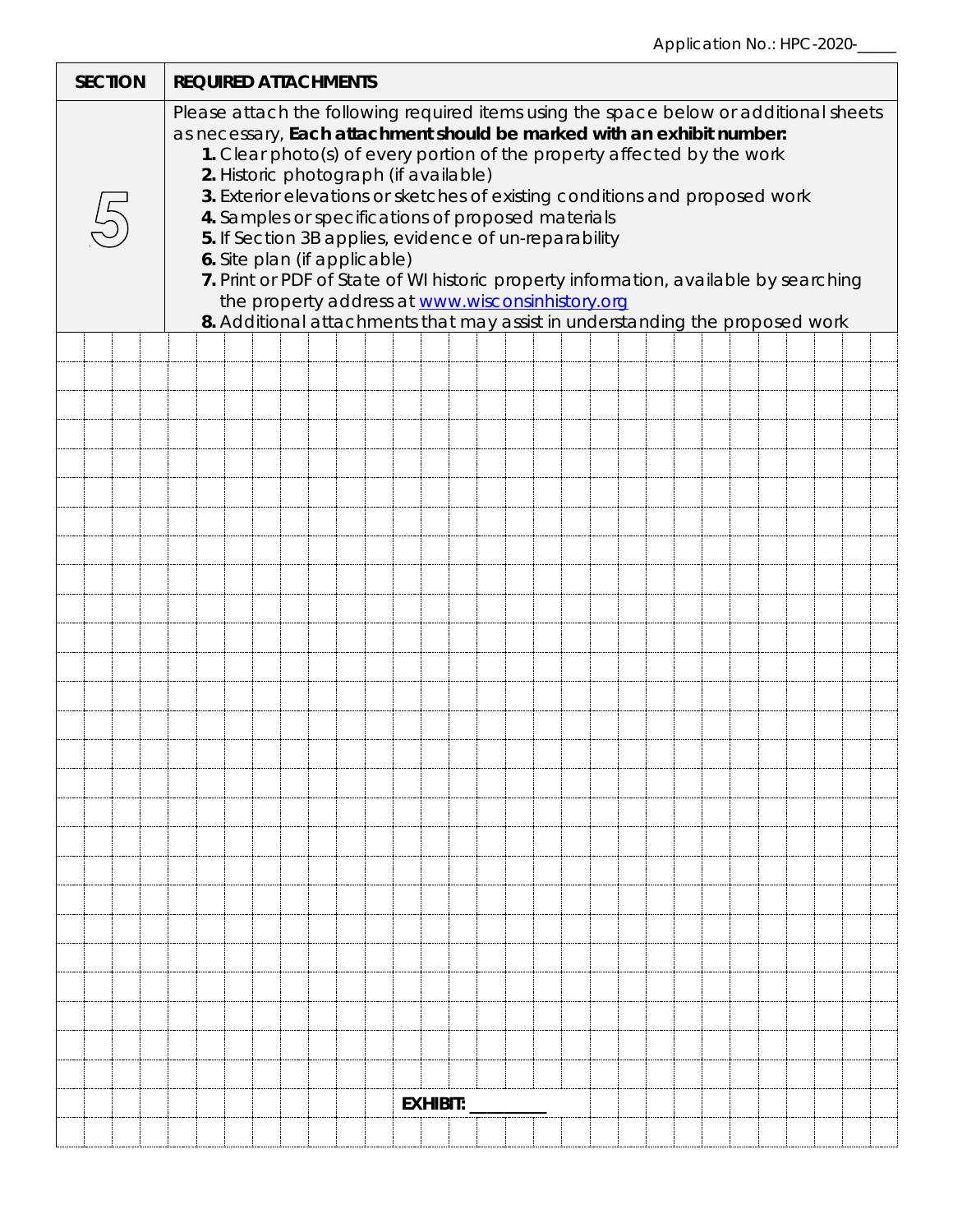

# **DECISION FORM FOR** *CERTIFICATE OF APPROPRIATENESS*

CITY OF EVANSVILLE HISTORIC PRESERVATION COMMISSION 31 S. Madison St, Evansville, WI 53536

*This decision form outlines the criteria that is used approve, deny or approve with conditions the proposed work. This form will be completed by the chair of HPC or the Community Development Director.*

*Certificate of Appropriateness Decision Criteria: The Historic Preservation commission is authorized to grant Certificates of Appropriateness when the standards found in section 62-36(10) of the Municipal Ordinances are met:*

- *The proposed work does not have an adverse effect on the immediate site*
- *The proposed work does not have an adverse effect on adjacent properties*
- *The proposed work does not have an adverse effect on the entire district*
- *Historic character is preserved*

*Additionally, the below decision criteria (as outlined in Wisconsin State Statutes 62.23(7)(em)2m) are required to be met when replacing original windows, siding, or other exterior materials:*

- *Original material is severely or significantly deteriorated as defined by the N.P.S.*
- *Contractor estimate demonstrates the un-repairability of original materials*
- *Replacement material is similar in [ ] design, [ ] color, [ ] scale, [ ] architectural appearance, and [ ] other visual qualities \_\_\_\_\_\_\_\_\_\_\_\_\_\_\_\_\_\_\_\_\_*

\_\_\_\_\_\_\_\_\_\_\_\_\_\_\_\_\_\_\_\_\_\_\_\_\_\_\_\_\_\_\_\_\_\_\_\_\_\_\_\_\_\_\_\_\_\_\_\_\_\_\_\_\_\_\_\_\_\_\_\_\_\_\_\_\_\_\_\_\_\_\_\_\_\_\_\_\_\_\_\_\_\_\_\_\_\_\_\_\_\_ \_\_\_\_\_\_\_\_\_\_\_\_\_\_\_\_\_\_\_\_\_\_\_\_\_\_\_\_\_\_\_\_\_\_\_\_\_\_\_\_\_\_\_\_\_\_\_\_\_\_\_\_\_\_\_\_\_\_\_\_\_\_\_\_\_\_\_\_\_\_\_\_\_\_\_\_\_\_\_\_\_\_\_\_\_\_\_\_\_\_ \_\_\_\_\_\_\_\_\_\_\_\_\_\_\_\_\_\_\_\_\_\_\_\_\_\_\_\_\_\_\_\_\_\_\_\_\_\_\_\_\_\_\_\_\_\_\_\_\_\_\_\_\_\_\_\_\_\_\_\_\_\_\_\_\_\_\_\_\_\_\_\_\_\_\_\_\_\_\_\_\_\_\_\_\_\_\_\_\_\_ \_\_\_\_\_\_\_\_\_\_\_\_\_\_\_\_\_\_\_\_\_\_\_\_\_\_\_\_\_\_\_\_\_\_\_\_\_\_\_\_\_\_\_\_\_\_\_\_\_\_\_\_\_\_\_\_\_\_\_\_\_\_\_\_\_\_\_\_\_\_\_\_\_\_\_\_\_\_\_\_\_\_\_\_\_\_\_\_\_\_

Summary of Work:

**Certificate of Appropriateness is hereby (check one):** 

[ ] **Approved**, [ ] **Not approved**, or [ ] **Approved with the following conditions:** 

**\_\_\_\_\_\_\_\_\_\_\_\_\_\_\_\_\_\_\_\_\_\_\_\_\_\_\_\_\_\_\_\_\_\_\_\_\_\_\_\_\_\_\_\_\_\_\_\_\_\_\_\_\_\_\_\_\_\_\_\_\_\_\_\_\_\_\_\_\_\_\_\_\_\_\_\_\_\_\_\_\_\_\_\_\_\_\_\_\_\_ \_\_\_\_\_\_\_\_\_\_\_\_\_\_\_\_\_\_\_\_\_\_\_\_\_\_\_\_\_\_\_\_\_\_\_\_\_\_\_\_\_\_\_\_\_\_\_\_\_\_\_\_\_\_\_\_\_\_\_\_\_\_\_\_\_\_\_\_\_\_\_\_\_\_\_\_\_\_\_\_\_\_\_\_\_\_\_\_\_\_ \_\_\_\_\_\_\_\_\_\_\_\_\_\_\_\_\_\_\_\_\_\_\_\_\_\_\_\_\_\_\_\_\_\_\_\_\_\_\_\_\_\_\_\_\_\_\_\_\_\_\_\_\_\_\_\_\_\_\_\_\_\_\_\_\_\_\_\_\_\_\_\_\_\_\_\_\_\_\_\_\_\_\_\_\_\_\_\_\_\_**

**Approved by: \_\_\_\_\_\_\_\_\_\_\_\_\_\_\_\_\_\_\_\_\_\_\_\_\_\_\_\_\_\_\_\_\_\_\_\_\_\_\_\_\_\_\_\_\_\_\_\_\_ Date: \_\_\_\_\_\_\_\_\_\_\_\_\_\_\_\_**

 *Community Development Director or HPC Chairperson Signature*

#### **HISTORIC PROPERTY INFORMATION**

Historic Property Address: Tax ID Number: 222 \_\_\_\_\_\_\_\_\_\_\_\_\_

Historic Property AHI Number: 2008 [2016] Parcel Number: 6-27-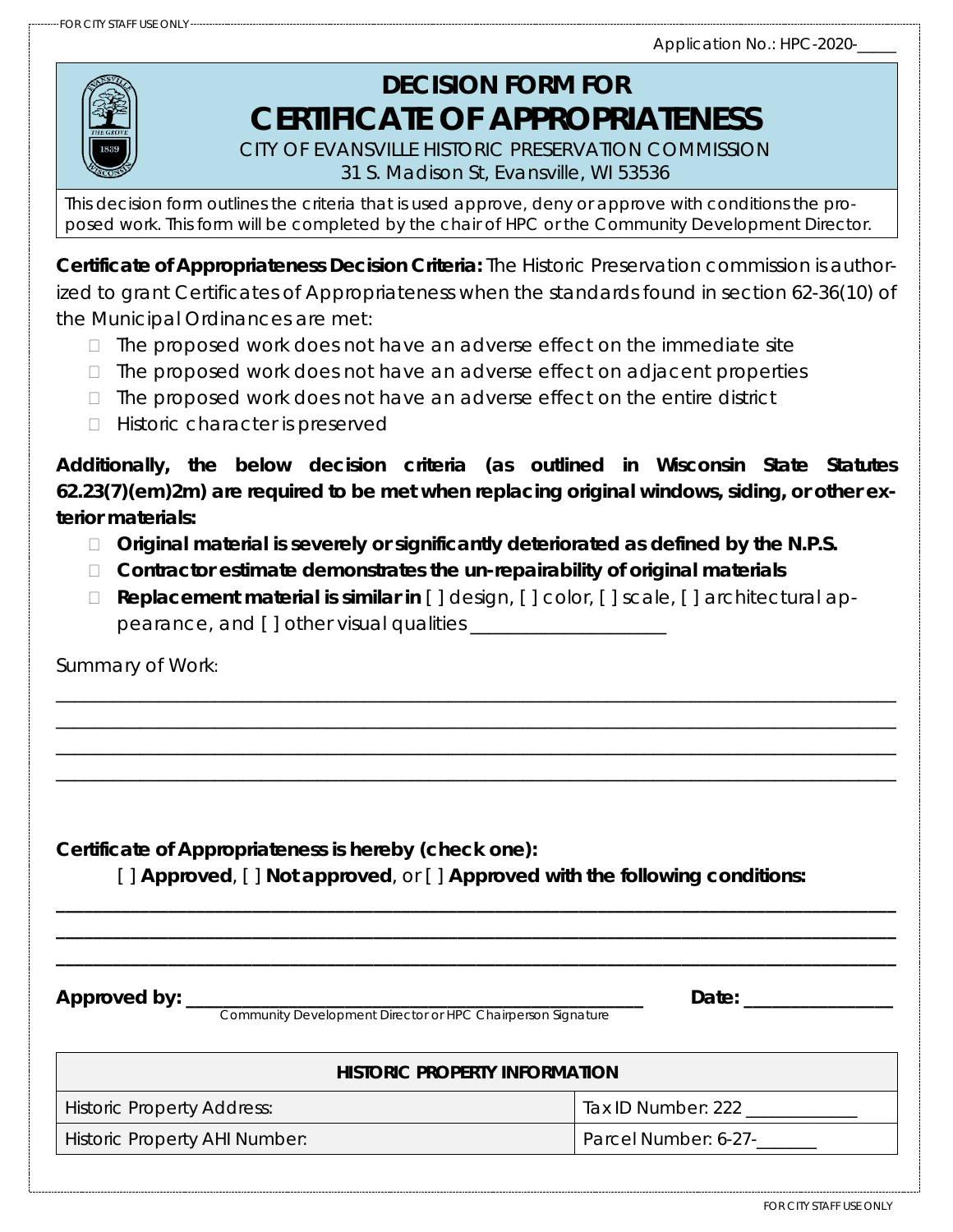|    |  | <b>SECTION</b> |  | SUPPLEMENTAL ATTACHMENTS                                                                                   |  |  |  |  |  |  |  |          |  |  |  |  |  |  |  |  |  |
|----|--|----------------|--|------------------------------------------------------------------------------------------------------------|--|--|--|--|--|--|--|----------|--|--|--|--|--|--|--|--|--|
| 25 |  |                |  | Use this sheet to attach any additional items. Each attachment should be marked<br>with an exhibit number. |  |  |  |  |  |  |  |          |  |  |  |  |  |  |  |  |  |
|    |  |                |  |                                                                                                            |  |  |  |  |  |  |  |          |  |  |  |  |  |  |  |  |  |
|    |  |                |  |                                                                                                            |  |  |  |  |  |  |  |          |  |  |  |  |  |  |  |  |  |
|    |  |                |  |                                                                                                            |  |  |  |  |  |  |  |          |  |  |  |  |  |  |  |  |  |
|    |  |                |  |                                                                                                            |  |  |  |  |  |  |  |          |  |  |  |  |  |  |  |  |  |
|    |  |                |  |                                                                                                            |  |  |  |  |  |  |  |          |  |  |  |  |  |  |  |  |  |
|    |  |                |  |                                                                                                            |  |  |  |  |  |  |  |          |  |  |  |  |  |  |  |  |  |
|    |  |                |  |                                                                                                            |  |  |  |  |  |  |  |          |  |  |  |  |  |  |  |  |  |
|    |  |                |  |                                                                                                            |  |  |  |  |  |  |  |          |  |  |  |  |  |  |  |  |  |
|    |  |                |  |                                                                                                            |  |  |  |  |  |  |  |          |  |  |  |  |  |  |  |  |  |
|    |  |                |  |                                                                                                            |  |  |  |  |  |  |  |          |  |  |  |  |  |  |  |  |  |
|    |  |                |  |                                                                                                            |  |  |  |  |  |  |  |          |  |  |  |  |  |  |  |  |  |
|    |  |                |  |                                                                                                            |  |  |  |  |  |  |  |          |  |  |  |  |  |  |  |  |  |
|    |  |                |  |                                                                                                            |  |  |  |  |  |  |  |          |  |  |  |  |  |  |  |  |  |
|    |  |                |  |                                                                                                            |  |  |  |  |  |  |  |          |  |  |  |  |  |  |  |  |  |
|    |  |                |  |                                                                                                            |  |  |  |  |  |  |  |          |  |  |  |  |  |  |  |  |  |
|    |  |                |  |                                                                                                            |  |  |  |  |  |  |  |          |  |  |  |  |  |  |  |  |  |
|    |  |                |  |                                                                                                            |  |  |  |  |  |  |  |          |  |  |  |  |  |  |  |  |  |
|    |  |                |  |                                                                                                            |  |  |  |  |  |  |  |          |  |  |  |  |  |  |  |  |  |
|    |  |                |  |                                                                                                            |  |  |  |  |  |  |  |          |  |  |  |  |  |  |  |  |  |
|    |  |                |  |                                                                                                            |  |  |  |  |  |  |  |          |  |  |  |  |  |  |  |  |  |
|    |  |                |  |                                                                                                            |  |  |  |  |  |  |  |          |  |  |  |  |  |  |  |  |  |
|    |  |                |  |                                                                                                            |  |  |  |  |  |  |  |          |  |  |  |  |  |  |  |  |  |
|    |  |                |  |                                                                                                            |  |  |  |  |  |  |  |          |  |  |  |  |  |  |  |  |  |
|    |  |                |  |                                                                                                            |  |  |  |  |  |  |  |          |  |  |  |  |  |  |  |  |  |
|    |  |                |  |                                                                                                            |  |  |  |  |  |  |  |          |  |  |  |  |  |  |  |  |  |
|    |  |                |  |                                                                                                            |  |  |  |  |  |  |  |          |  |  |  |  |  |  |  |  |  |
|    |  |                |  |                                                                                                            |  |  |  |  |  |  |  |          |  |  |  |  |  |  |  |  |  |
|    |  |                |  |                                                                                                            |  |  |  |  |  |  |  |          |  |  |  |  |  |  |  |  |  |
|    |  |                |  |                                                                                                            |  |  |  |  |  |  |  |          |  |  |  |  |  |  |  |  |  |
|    |  |                |  |                                                                                                            |  |  |  |  |  |  |  |          |  |  |  |  |  |  |  |  |  |
|    |  |                |  |                                                                                                            |  |  |  |  |  |  |  |          |  |  |  |  |  |  |  |  |  |
|    |  |                |  |                                                                                                            |  |  |  |  |  |  |  |          |  |  |  |  |  |  |  |  |  |
|    |  |                |  |                                                                                                            |  |  |  |  |  |  |  |          |  |  |  |  |  |  |  |  |  |
|    |  |                |  |                                                                                                            |  |  |  |  |  |  |  | EXHIBIT: |  |  |  |  |  |  |  |  |  |
|    |  |                |  |                                                                                                            |  |  |  |  |  |  |  |          |  |  |  |  |  |  |  |  |  |
|    |  |                |  |                                                                                                            |  |  |  |  |  |  |  |          |  |  |  |  |  |  |  |  |  |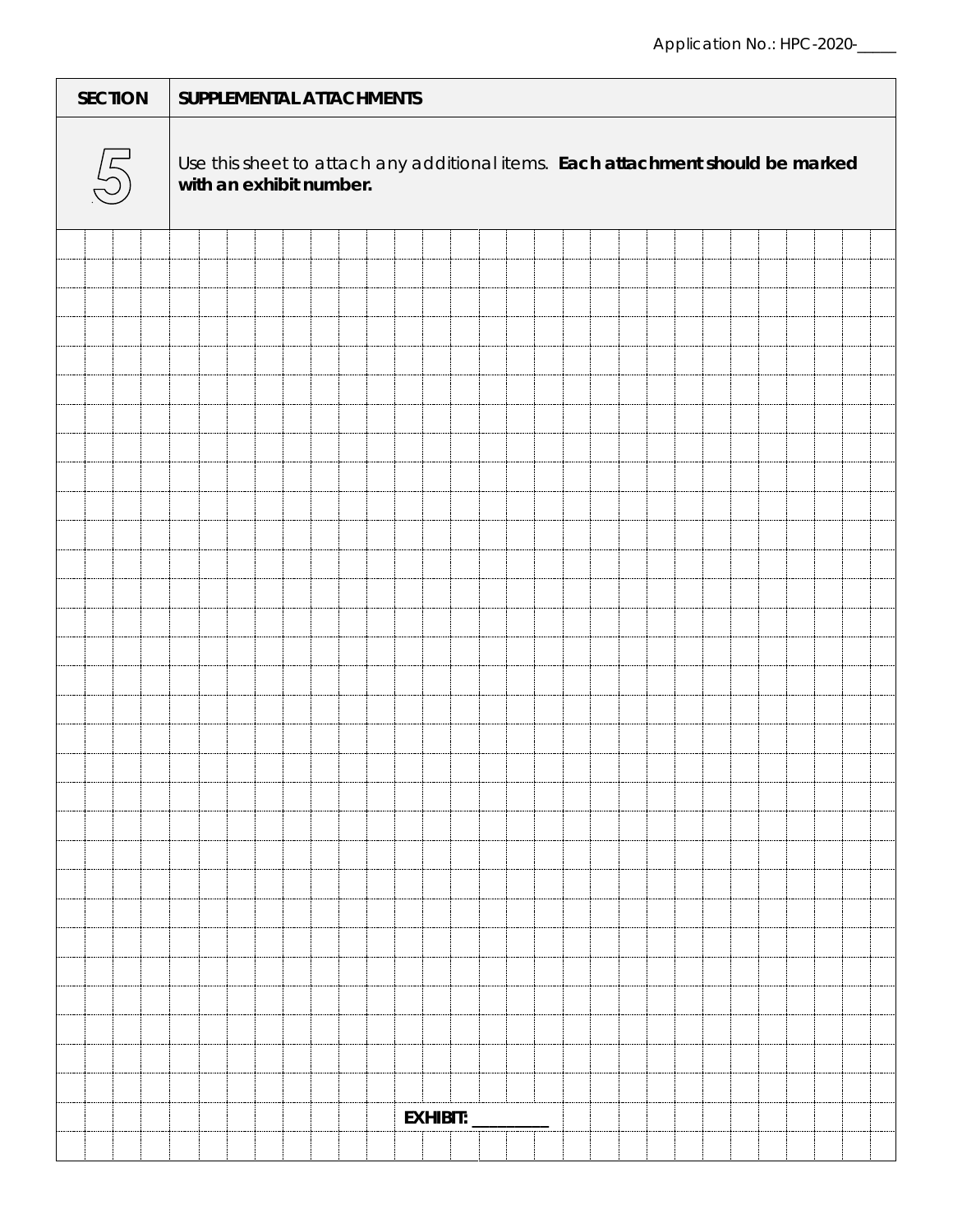

**[Home](https://www.nps.gov/tps/index.htm)** > **[The Standards](https://www.nps.gov/tps/standards.htm)** > Rehabiliation Standards and Guidelines

#### **Rehabilitation Standards and Guidelines**

The Secretary of the Interior's Standards for Rehabilitation, codified as 36 CFR 67, are regulatory for the **[Historic Preservation Tax](https://www.nps.gov/tps/tax-incentives.htm) Incentives program.** The Guidelines for Rehabilitating Historic Buildings and the Guidelines on Sustainability for Rehabilitating Historic Buildings, which assist in applying the Standards, are advisory.

**[Applying the Standards for Rehabilitation](https://www.nps.gov/tps/standards/applying-rehabilitation.htm) [Guidelines for Rehabilitating](https://www.nps.gov/tps/standards/rehabilitation/rehab/index.htm) Historic Buildings [Guidelines on Sustainability](https://www.nps.gov/tps/standards/rehabilitation/guidelines/index.htm) [Guidelines on Flood Adaptation for Rehabilitating Historic Buildings](https://www.nps.gov/tps/standards/rehabilitation/flood-adaptation.htm)**

#### **Other Standards and Guidelines:**

**[Four Treatment Standards: Preservation, Rehabilitation, Restoration, and Reconstruction](https://www.nps.gov/tps/standards/four-treatments.htm)**

**[Guidelines for the Treatment](https://www.nps.gov/tps/standards/treatment-guidelines-2017.pdf) of Historic Properties**

**[History of the Standards](https://www.nps.gov/tps/standards/history-of-standards.htm)**

#### **Secretary's Standards for Rehabilitation**

The following Standards for Rehabilitation are the criteria used to determine if a rehabilitation project qualifies as a certified rehabilitation. The intent of the Standards is to assist the long-term preservation of a property's significance through the preservation of historic materials and features. The Standards pertain to historic buildings of all materials, construction types, sizes, and occupancy and encompass the exterior and the interior of historic buildings. The Standards also encompass related landscape features and the building's site and environment, as well as attached, adjacent, or related new construction. To be certified, a rehabilitation project must be determined by the Secretary to be consistent with the historic character of the structure(s) and, where applicable, the district in which it is located. The following Standards are to be applied to specific rehabilitation projects in a reasonable manner, taking into consideration economic and technical feasibility.

- 1. A property shall be used for its historic purpose or be placed in a new use that requires minimal change to the defining characteristics of the building and its site and environment.
- 2. The historic character of a property shall be retained and preserved. The removal of historic materials or alteration of features and spaces that characterize a property shall be avoided.
- 3. Each property shall be recognized as a physical record of its time, place, and use. Changes that create a false sense of historical development, such as adding conjectural features or architectural elements from other buildings, shall not be undertaken.
- 4. Most properties change over time; those changes that have acquired historic significance in their own right shall be retained and preserved.
- 5. Distinctive features, finishes, and construction techniques or examples of craftsmanship that characterize a historic property shall be preserved.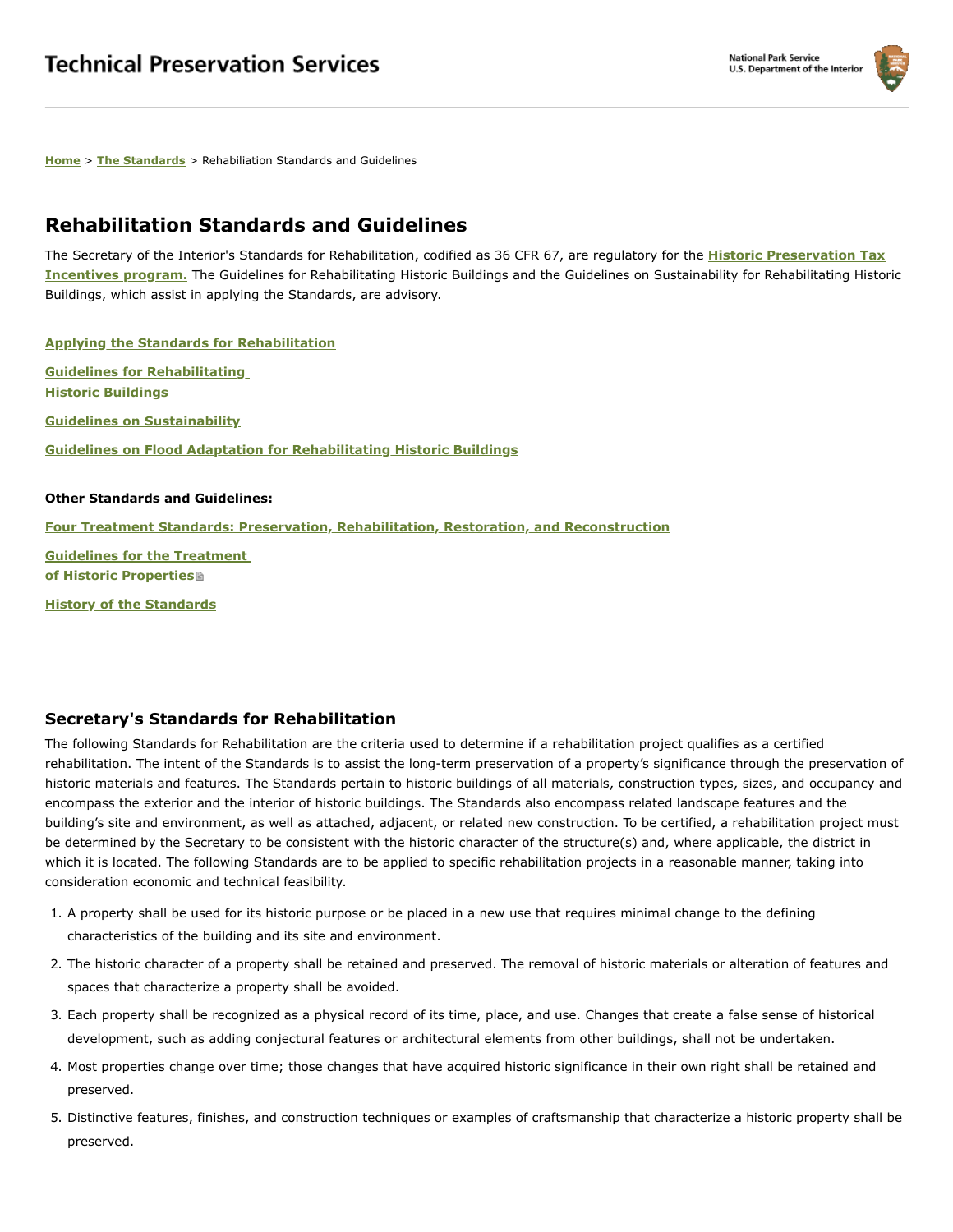- 6. Deteriorated historic features shall be repaired rather than replaced. Where the severity of deterioration requires replacement of a distinctive feature, the new feature shall match the old in design, color, texture, and other visual qualities and, where possible, materials. Replacement of missing features shall be substantiated by documentary, physical, or pictorial evidence.
- 7. Chemical or physical treatments, such as sandblasting, that cause damage to historic materials shall not be used. The surface cleaning of structures, if appropriate, shall be undertaken using the gentlest means possible.
- 8. Significant archeological resources affected by a project shall be protected and preserved. If such resources must be disturbed, mitigation measures shall be undertaken.
- 9. New additions, exterior alterations, or related new construction shall not destroy historic materials that characterize the property. The new work shall be differentiated from the old and shall be compatible with the massing, size, scale, and architectural features to protect the historic integrity of the property and its environment.
- 10. New additions and adjacent or related new construction shall be undertaken in such a manner that if removed in the future, the essential form and integrity of the historic property and its environment would be unimpaired.

#### **Guidelines for Rehabilitating Historic Buildings**

The **[Guidelines](https://www.nps.gov/tps/standards/rehabilitation/rehab/index.htm)** assist in applying the Standards to rehabilitation projects in general; consequently, they are not meant to give casespecific advice or address exceptions or rare instances. For example, they cannot tell a building owner which features of an historic building are important in defining the historic character and must be preserved or which features could be altered, if necessary, for the new use. Careful case-by-case decision-making is best accomplished by seeking assistance from qualified historic preservation professionals in the planning stage of the project. Such professionals include architects, architectural historians, historians, archeologists, and others who are skilled in the preservation, rehabilitation, and restoration of the historic properties. These Guidelines are also available in **[PDF format](https://www.nps.gov/tps/standards/rehabilitation/rehabilitation-guidelines.pdf)**<sup>.</sup>

The **[Guidelines on Sustainability for Rehabilitating Historic Buildings](https://www.nps.gov/tps/standards/rehabilitation/sustainability-guidelines.pdf)** stress the inherent sustainability of historic buildings and offer specific guidance on "recommended" rehabilitation treatments and "not recommended" treatments, which could negatively impact a building's historic character. These Guidelines are also available as an **[interactive web feature](https://www.nps.gov/tps/standards/rehabilitation/guidelines/index.htm)**.



**EXPERIENCE YOUR AMERICA**<sup>14</sup>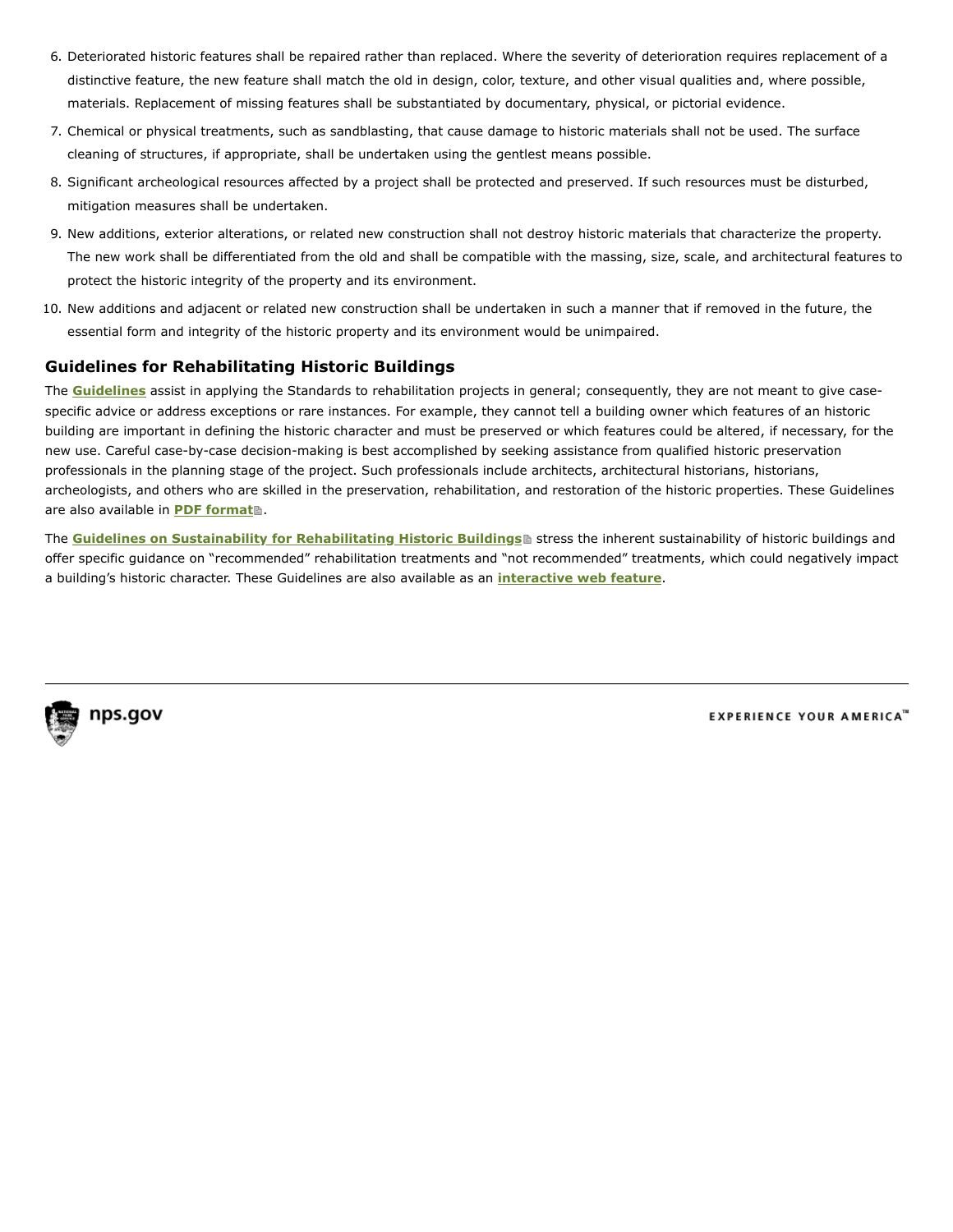| <b>PROJECT ADDRESS</b> |
|------------------------|
|                        |

PROJECT ADDRESS\_\_\_\_\_\_\_\_\_\_\_\_\_\_\_\_\_\_\_\_\_\_\_\_\_\_\_\_\_\_\_\_\_\_\_\_\_\_\_\_\_\_\_\_\_\_\_\_\_ PERMIT # \_\_\_\_\_\_\_\_\_\_\_\_\_\_\_\_\_\_\_\_\_\_\_\_\_\_\_\_\_\_\_\_\_\_

PROJECT DESCRIPTION: PROJECT DESCRIPTION:

TAX ID #:

# *BUILDING PERMIT APPLICATION*

CITY OF EVANSVILLE BUILDING INSPECTION AND CODE ENFORCEMENT

31 S. Madison St, PO Box 529, Evansville, WI 53536

LARRY SCHALK (608)490-3100 larry.schalk@ci.evansville.wi.goV

**PERMIT REQUESTED: \_\_\_ CONSTRUCTION \_\_\_ HVAC \_\_\_ ELECTRIC \_\_\_ PLUMBING \_\_\_ OTHER \_\_\_\_\_\_\_\_\_\_\_\_\_\_\_\_\_\_\_\_\_\_\_\_**

| <b>OWNER'S NAME</b>                        | <b>ADDRESS</b> | <b>PHONE</b> | <b>EMAIL</b> |
|--------------------------------------------|----------------|--------------|--------------|
| CONTRACTOR: __ CONST __ HVAC __ ELEC__PLBG | LIC/CERT#/EXP  | <b>PHONE</b> | <b>EMAIL</b> |
| CONTRACTOR: __ CONST_HVAC_ELEC_PLBG        | LIC/CERT#/EXP  | <b>PHONE</b> | <b>EMAIL</b> |
| CONTRACTOR: __ CONST_HVAC_ELEC_PLBG        | LIC/CERT#/EXP  | <b>PHONE</b> | EMAIL        |
| CONTRACTOR: __ CONST_HVAC_ELEC_PLBG        | LIC/CERT#/EXP  | <b>PHONE</b> | EMAIL        |

**PROJECT AREA \_\_\_\_\_\_\_\_\_\_\_\_\_\_\_\_\_\_\_\_\_\_\_\_\_\_\_\_\_SQ.FT. ESTIMATED PROJECT COST \$ \_\_\_\_\_\_\_\_\_\_\_\_\_\_\_\_\_\_\_\_\_\_\_\_**

I AGREE TO COMPLY WITH ALL APPLICABLE CODES, STATUTES AND ORDINANCES AND WITH THE CONDITIONS OF THIS PERMIT; UNDERSTAND THAT THE ISSUANCE OF THIS PERMIT CREATES NO LEGAL LIABILITY, EXPRESS OR IMPLIED, ON THE STATE OR MUNICIPALITY; AND CERTIFY THAT ALL THE INFORMATION IS ACCURATE. IF I AM THE OWNER APPLYING, I HAVE 2READ THE ATTACHED CAUTIONARY STATEMENT REGARDING CONTRACTOR FINANCIAL RESPONSIBILITY.

#### **APPLICANT'S SIGNATURE\_\_\_\_\_\_\_\_\_\_\_\_\_\_\_\_\_\_\_\_\_\_\_\_\_\_\_\_\_\_\_\_\_\_\_DATE\_\_\_\_\_\_\_\_\_\_\_\_\_**

**CONDITIONS OF APPROVAL:** THIS PERMIT IS ISSUED PURSUANT TO THE FOLLOWING CONDITIONS, FAILURE TO COMPLY MAY RESULT IN SUSPENSION OR REVOCATION OF THIS PERMIT OR OTHER PENALTY.

\_\_\_\_\_\_\_\_\_\_\_\_\_\_\_\_\_\_\_\_\_\_\_\_\_\_\_\_\_\_\_\_\_\_\_\_\_\_\_\_\_\_\_\_\_\_\_\_\_\_\_\_\_\_\_\_\_\_\_\_\_\_\_\_\_\_\_\_\_\_\_\_\_\_\_\_\_\_\_\_\_\_\_\_\_\_\_\_\_\_\_\_\_\_\_\_\_\_\_\_\_\_\_\_\_\_\_\_\_\_\_\_\_\_\_\_\_\_\_\_\_\_\_\_\_\_\_\_\_\_\_ \_\_\_\_\_\_\_\_\_\_\_\_\_\_\_\_\_\_\_\_\_\_\_\_\_\_\_\_\_\_\_\_\_\_\_\_\_\_\_\_\_\_\_\_\_\_\_\_\_\_\_\_\_\_\_\_\_\_\_\_\_\_\_\_\_\_\_\_\_\_\_\_\_\_\_\_\_\_\_\_\_\_\_\_\_\_\_\_\_\_\_\_\_\_\_\_\_\_\_\_\_\_\_\_\_\_\_\_\_\_\_\_\_\_\_\_\_\_\_\_\_\_\_\_\_\_\_\_\_\_\_ \_\_\_\_\_\_\_\_\_\_\_\_\_\_\_\_\_\_\_\_\_\_\_\_\_\_\_\_\_\_\_\_\_\_\_\_\_\_\_\_\_\_\_\_\_\_\_\_\_\_\_\_\_\_\_\_\_\_\_\_\_\_\_\_\_\_\_\_\_\_\_\_\_\_\_\_\_\_\_\_\_\_\_\_\_\_\_\_\_\_\_\_\_\_\_\_\_\_\_\_\_\_\_\_\_\_\_\_\_\_\_\_\_\_\_\_\_\_\_\_\_\_\_\_\_\_\_\_\_\_\_

|                                                                                                           |                                                                               | <b>PLOT PLAN MUST INCLUDE: LOT LINES, STREETS AND *EASEMENTS - LOCATION OF PRINCIPAL &amp; ACCESSORY BUILDINGS -</b> |  |  |  |  |  |  |  |  |
|-----------------------------------------------------------------------------------------------------------|-------------------------------------------------------------------------------|----------------------------------------------------------------------------------------------------------------------|--|--|--|--|--|--|--|--|
| PROPOSED IMPROVEMENTS (DECK/FENCE/SHED/ETC) SIZE & DIMENSIONS OF IMPROVEMENTS - SETBACK DISTANCES TO      |                                                                               |                                                                                                                      |  |  |  |  |  |  |  |  |
|                                                                                                           |                                                                               | PROPERTY LINES AND OTHER STRUCTURES. * IT IS THE RESPONSIBILITY OF THE APPLICANT TO VERIFY THE EXISTENCE OF          |  |  |  |  |  |  |  |  |
| EASEMENTS AND PROPERLY LABEL THEM ON THE PLOT PLAN - STRUCTURES ARE PROHIBITED WITHIN EASEMENTS. BUILDING |                                                                               |                                                                                                                      |  |  |  |  |  |  |  |  |
|                                                                                                           | PLANS MUST INCLUDE : FLOOR PLAN, CROSS SECTION, COMPLETE CONSTRUCTION DETAILS |                                                                                                                      |  |  |  |  |  |  |  |  |
| IN COMPLIANCE WITH SPS 320-325.                                                                           |                                                                               |                                                                                                                      |  |  |  |  |  |  |  |  |
| DECKS - SEE SPS 320-325 APPENDIX B dsps.wi.gov/UDC-ADMIN-CODE/                                            |                                                                               |                                                                                                                      |  |  |  |  |  |  |  |  |
| PERMIT FEE: \$ CHECK #:                                                                                   |                                                                               |                                                                                                                      |  |  |  |  |  |  |  |  |
| PERMIT ISSUED BY: CERTIFICATION #: 70184                                                                  | LARRY SCHALK                                                                  |                                                                                                                      |  |  |  |  |  |  |  |  |